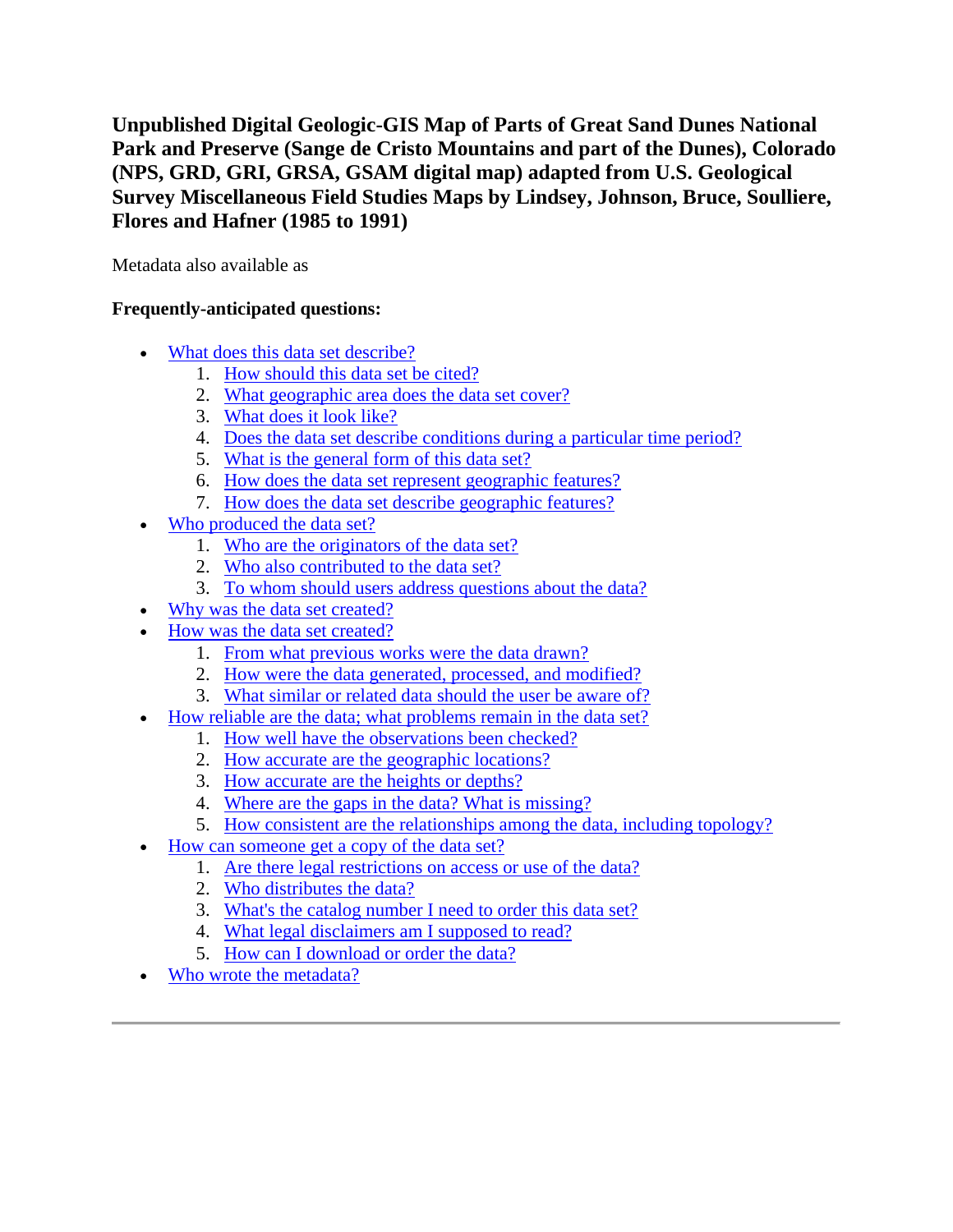# **What does this data set describe?**

### *Title:*

Unpublished Digital Geologic-GIS Map of Parts of Great Sand Dunes National Park and Preserve (Sange de Cristo Mountains and part of the Dunes), Colorado (NPS, GRD, GRI, GRSA, GSAM digital map) adapted from U.S. Geological Survey Miscellaneous Field Studies Maps by Lindsey, Johnson, Bruce, Soulliere, Flores and Hafner (1985 to 1991) *Abstract:*

The Unpublished Digital Geologic-GIS Map of Parts of Great Sand Dunes National Park and Preserve (Sange de Cristo Mountains and part of the Dunes), Colorado is composed of GIS data layers and GIS tables in a 10.1 file geodatabase (gsam\_geology.gdb), a 10.1 ArcMap (.mxd) map document (gsam\_geology.mxd), individual 10.1 layer (.lyr) files for each GIS data layer, an ancillary map information document (grsa\_geology.pdf) which contains source map unit descriptions, as well as other source map text, figures and tables, metadata in FGDC text (.txt) and FAQ (.pdf) formats, and a GIS readme file (grsa\_geology\_gis\_readme.pdf). Please read the grsa\_geology\_gis\_readme.pdf for information pertaining to the proper extraction of the file geodatabase and other map files. To request GIS data in ESRI 10.1 shapefile format contact Stephanie O'Meara (stephanie.omeara@colostate.edu; see contact information below). The data is also available as a 2.2 KMZ/KML file for use in Google Earth, however, this format version of the map is limited in data layers presented and in access to GRI ancillary table information. Google Earth software is available for free at:

[<http://www.google.com/earth/index.html>.](http://www.google.com/earth/index.html) Users are encouraged to only use the Google Earth data for basic visualization, and to use the GIS data for any type of data analysis or investigation. The data were completed as a component of the Geologic Resources Inventory (GRI) program, a National Park Service (NPS) Inventory and Monitoring (I&M) Division funded program that is administered by the NPS Geologic Resources Division (GRD). Source geologic maps and data used to complete this GRI digital dataset were provided by the following: U.S. Geological Survey. Detailed information concerning the sources used and their contribution the GRI product are listed in the Source Citation section(s) of this metadata record (gsam\_geology\_metadata.txt or gsam\_geology\_metadata\_faq.pdf). Users of this data are cautioned about the locational accuracy of features within this dataset. Based on the source map scale of 1:24,000 and United States National Map Accuracy Standards features are within (horizontally) 12.2 meters or 40 feet of their actual location as presented by this dataset. Users of this data should thus not assume the location of features is exactly where they are portrayed in Google Earth, ArcGIS or other software used to display this dataset. All GIS and ancillary tables were produced as per the NPS GRI Geology-GIS Geodatabase Data Model v. 2.3. (available at:

[<http://science.nature.nps.gov/im/inventory/geology/GeologyGISDataModel.cfm>\)](http://science.nature.nps.gov/im/inventory/geology/GeologyGISDataModel.cfm). The GIS data projection is NAD83, UTM Zone 13N, however, for the KML/KMZ format the data is projected upon export to WGS84 Geographic, the native coordinate system used by Google Earth. The data is within the area of interest of Great Sand Dunes National Park and Preserve.

*Supplemental\_Information:*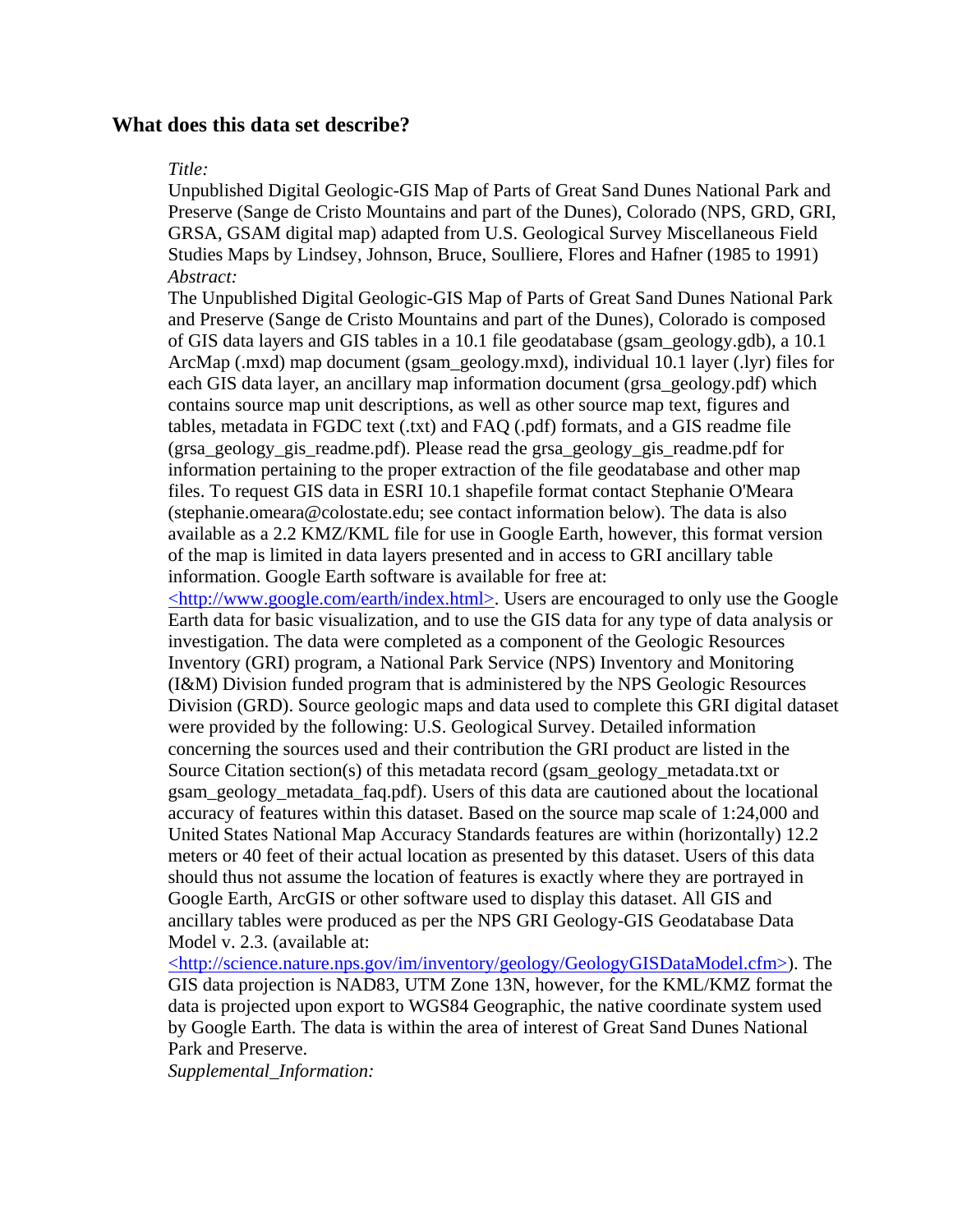The data layers (feature classes) that comprise the Unpublished Digital Geologic-GIS Map of Parts of Great Sand Dunes National Park and Preserve (Sange de Cristo Mountains and part of the Dunes), Colorado include: GSAMGLG (Geologic Units), GSAMGLGA (Geologic Contacts), GSAMFLD (Folds), GSAMFLT (Faults), GSAMGLN (Linear Geologic Units), GSAMATD (Geologic Attitude Observation Localities), GSAMSEC (Geologic Cross Section Lines), GSAMGOL (Geologic Observation Localities) and GSAMSYM (Map Symbology). There are three additional ancillary map components, the Geologic Unit Information Table (gsamunit) Table, the Source Map Information Table (grsamap), and the Ancillary Map Information Document (grsa\_geology.pdf). Refer to the NPS GRI Geology-GIS Geodatabase Data Model v. 2.3 (available at:

[<http://science.nature.nps.gov/im/inventory/geology/GeologyGISDataModel.cfm>\)](http://science.nature.nps.gov/im/inventory/geology/GeologyGISDataModel.cfm) for detailed data layer (feature class) and table specifications including attribute field parameters, definitions and domains, and implemented topology rules and relationship classes. For the KML/KMZ format all or only some of the data layers are available. The KMZ file also possesses on-line links to the GRI program and its products, and to this readme document, the FAQ metadata, and the GRI ancillary map information document pertaining to this dataset/map.

## <span id="page-2-0"></span>1. **How should this data set be cited?**

National Park Service (NPS) Geologic Resources Inventory (GRI) program, 20180802, Unpublished Digital Geologic-GIS Map of Parts of Great Sand Dunes National Park and Preserve (Sange de Cristo Mountains and part of the Dunes), Colorado (NPS, GRD, GRI, GRSA, GSAM digital map) adapted from U.S. Geological Survey Miscellaneous Field Studies Maps by Lindsey, Johnson, Bruce, Soulliere, Flores and Hafner (1985 to 1991).

### <span id="page-2-1"></span>2. **What geographic area does the data set cover?**

*West\_Bounding\_Coordinate:* -105.813111294 *East\_Bounding\_Coordinate:* -105.375557475 *North\_Bounding\_Coordinate:* 38.1250008255 *South\_Bounding\_Coordinate:* 37.5179507497

## <span id="page-2-2"></span>3. **What does it look like?**

Not applicable No browse graphic provided

### <span id="page-2-3"></span>4. **Does the data set describe conditions during a particular time period?**

Calendar\_Date: 02-Aug-2018 *Currentness\_Reference:* ground condition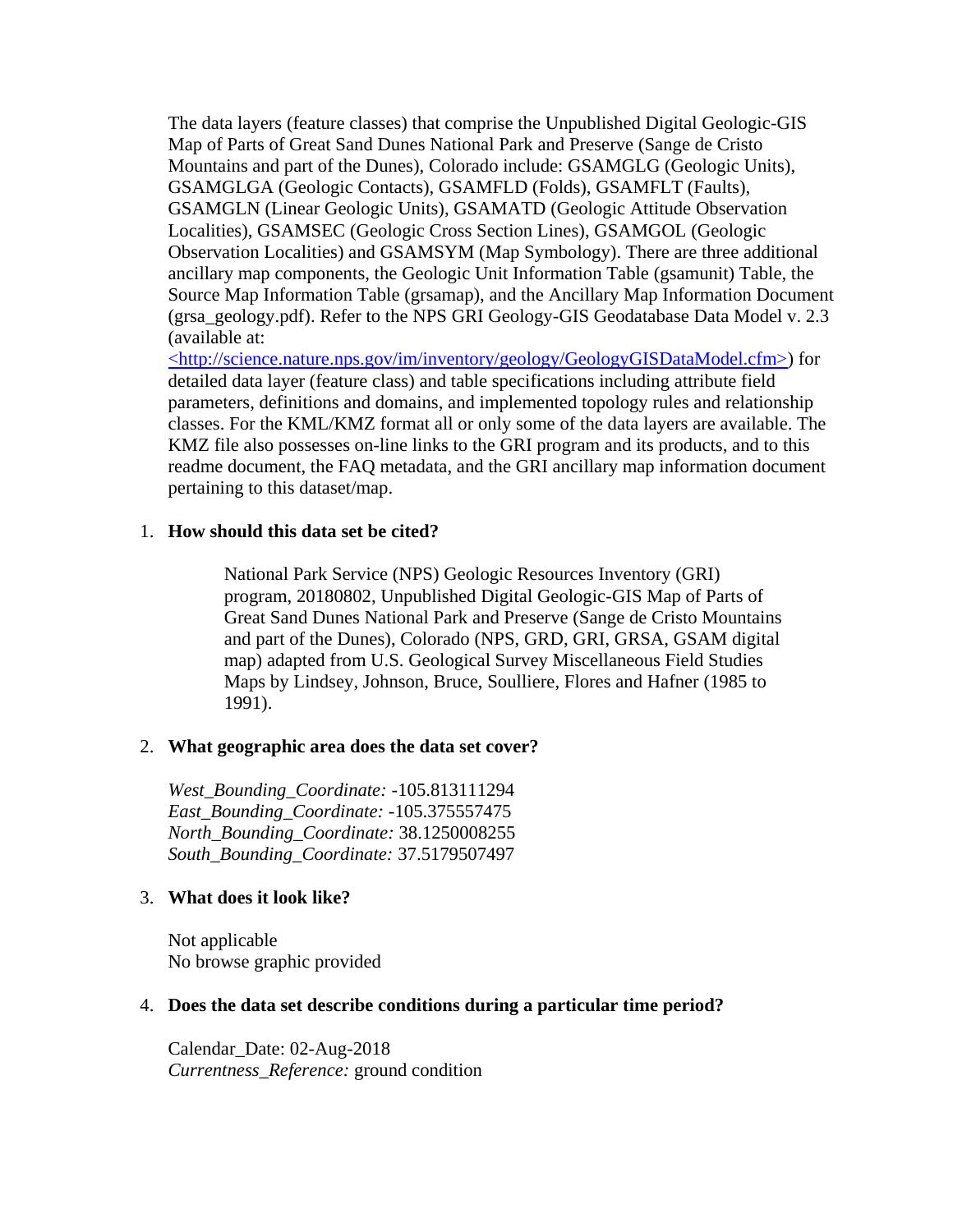# <span id="page-3-0"></span>5. **What is the general form of this data set?**

*Geospatial\_Data\_Presentation\_Form:* map

## <span id="page-3-1"></span>6. **How does the data set represent geographic features?**

- a. **How are geographic features stored in the data set?**
- b. **What coordinate system is used to represent geographic features?**

*Grid\_Coordinate\_System\_Name:* Universal Transverse Mercator *Universal\_Transverse\_Mercator: UTM\_Zone\_Number:* 13 *Transverse\_Mercator: Scale\_Factor\_at\_Central\_Meridian:* 0.999600 *Longitude\_of\_Central\_Meridian:* -105.0 *Latitude\_of\_Projection\_Origin:* 0.000000 *False\_Easting:* 500000.000000 *False\_Northing:* 0.000000

> Planar coordinates are encoded using coordinate pair Abscissae (x-coordinates) are specified to the nearest 0.000007 Ordinates (y-coordinates) are specified to the nearest 0.000007 Planar coordinates are specified in meters

The horizontal datum used is North American Datum of 1983. The ellipsoid used is Geodetic Reference System 80. The semi-major axis of the ellipsoid used is 6378137.000000. The flattening of the ellipsoid used is 1/298.257222.

## <span id="page-3-2"></span>7. **How does the data set describe geographic features?**

## *Entity\_and\_Attribute\_Overview:*

Refer to the NPS GRI Geology-GIS Geodatabase Data Model v. 2.3 (available at: [<http://science.nature.nps.gov/im/inventory/geology/GeologyGISDataModel.cfm>\)](http://science.nature.nps.gov/im/inventory/geology/GeologyGISDataModel.cfm) for detailed feature class and table attribute field parameters, definitions and domains, and implemented relationship classes, as well as for implemented feature class topology rules. *Entity\_and\_Attribute\_Detail\_Citation:*

NPS GRI Geology-GIS Geodatabase Data Model v. 2.3. (available at: [<http://science.nature.nps.gov/im/inventory/geology/GeologyGISDataModel.cfm>\)](http://science.nature.nps.gov/im/inventory/geology/GeologyGISDataModel.cfm)

# <span id="page-3-3"></span>**Who produced the data set?**

<span id="page-3-4"></span>1. **Who are the originators of the data set?** (may include formal authors, digital compilers, and editors)

o National Park Service (NPS) Geologic Resources Inventory (GRI) program

<span id="page-3-5"></span>2. **Who also contributed to the data set?**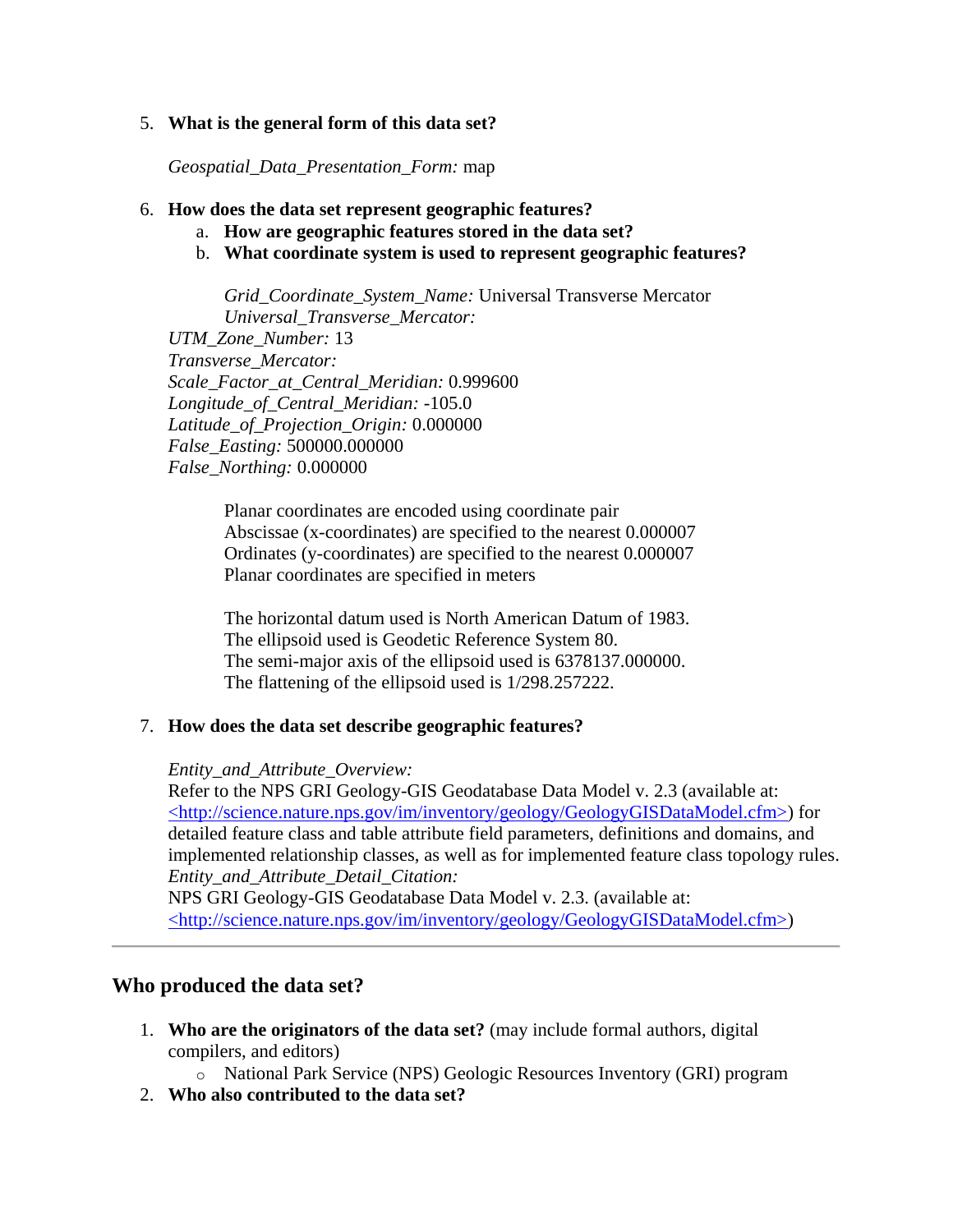### ()

### <span id="page-4-0"></span>3. **To whom should users address questions about the data?**

Stephanie O'Meara Colorado State University Research Associate, Geologist/GIS Specialist/Data Manager 1201 Oak Ridge Drive, Suite 200 Fort Collins, Colorado 80525 USA

(970) 491-6655 (voice) stephanie.omeara@colostate.edu

*Hours\_of\_Service:* 9:00 a.m. to 5:00 p.m. (MST), Monday - Friday

### <span id="page-4-1"></span>**Why was the data set created?**

The data are intended to assist NPS personnel in the protection and management of Great Sand Dunes National Park and Preserve.

### <span id="page-4-2"></span>**How was the data set created?**

### <span id="page-4-3"></span>1. **From what previous works were the data drawn?**

#### **USGS Miscellaneous Field Studies Map MF-1878** (source 1 of 5)

Lindsey, D.A., Johnson, B.R., Soulliere, S.J.,, 1986, Geologic Map of the Beck Mountain, Crestone Peak and Crestone Quadrangles, Custer, Huerfano and Saguache Counties, Colorado: Miscellaneous Field Studies Map MF-1878, U.S. Geological Survey (USGS), Reston, Virginia.

*Type\_of\_Source\_Media:* paper *Source\_Scale\_Denominator:* 24000 *Source\_Contribution:*

Geologic features present on the source map were digitized using a .TIF image of the paper/mylar map that was scanned at 300dpi and georeferenced in NAD83 UTM. The source map scan was also used to attribute features, as well as to check (QC) line quality, both positionally and spatially, and feature attribution. Ancillary source map text, including unit descriptions, and graphics, if present, were captured, formatted and added to the ancillary map information document. See the Process Step section for additional information.

**USGS Miscellaneous Field Studies Map MF-2089** (source 2 of 5)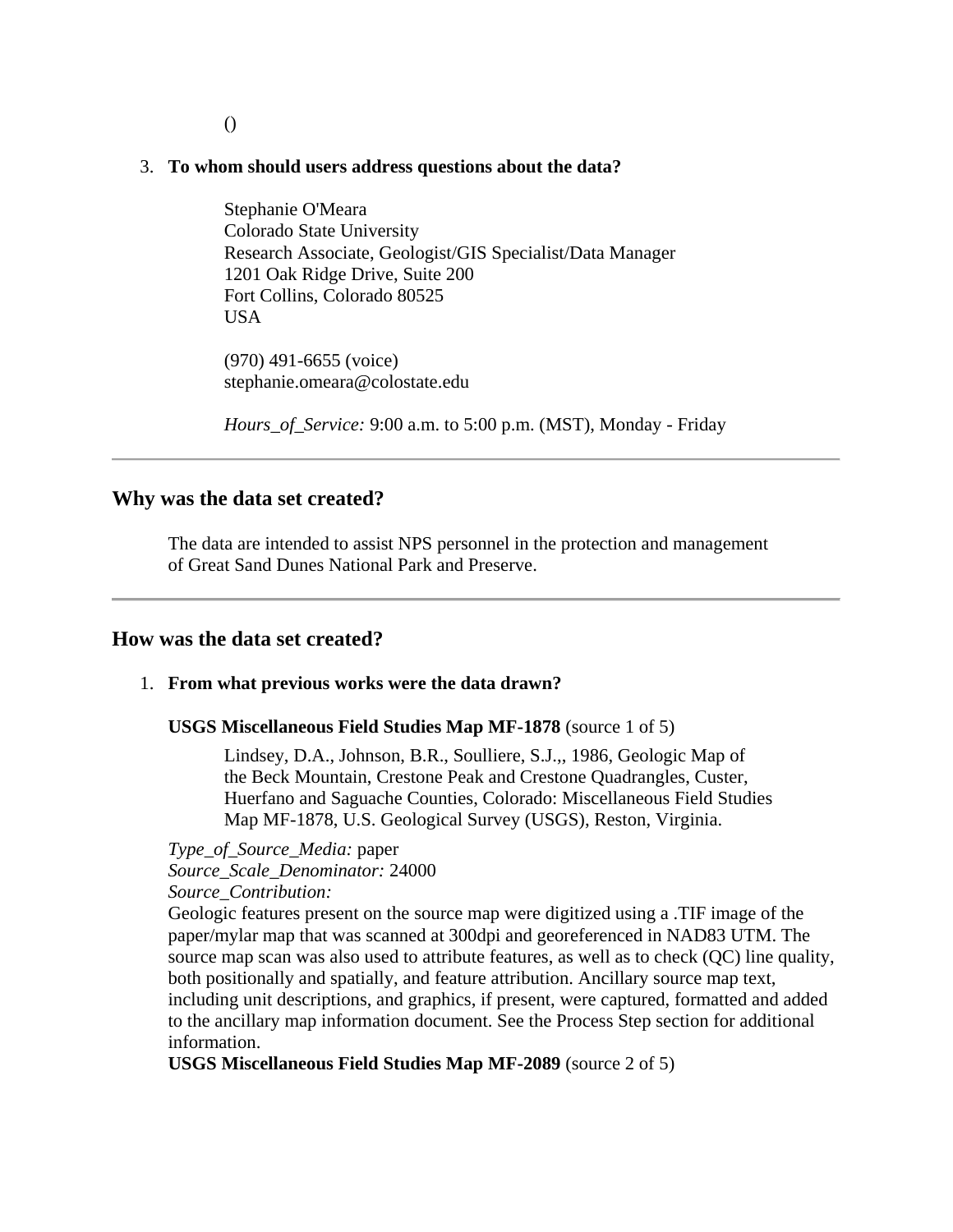Johnson, B.R., Bruce, R.M., and Lindsey, D.A., 1989, Reconnaissance Geologic Map of the Medano Pass Quadrangle and Part of the Liberty Quadrangle, Alamosa, Huerfano and Saguache Counties, Colorado: Miscellaneous Field Studies Map MF-2089, U.S. Geological Survey (USGS), Reston, Virginia.

## *Type\_of\_Source\_Media:* paper *Source\_Scale\_Denominator:* 24000 *Source\_Contribution:*

Geologic features present on the source map were digitized using a .TIF image of the paper/mylar map that was scanned at 300dpi and georeferenced in NAD83 UTM. The source map scan was also used to attribute features, as well as to check (QC) line quality, both positionally and spatially, and feature attribution. Ancillary source map text, including unit descriptions, and graphics, if present, were captured, formatted and added to the ancillary map information document. See the Process Step section for additional information.

## **USGS Miscellaneous Field Studies Map MF-1787** (source 3 of 5)

Lindsey, David A., Soulliere, Sandra J., and F, 1985, Geologic Map of Rito Alto Peak and Northeastern Part of the Mirage Quadrangles, Custer and Saguache Counties, Colorado: Miscellaneous Field Studies Map MF-1787, U.S. Geological Survey (USGS), Reston, Virginia.

# *Type\_of\_Source\_Media:* paper

*Source\_Scale\_Denominator:* 24000

### *Source\_Contribution:*

Geologic features present on the source map were digitized using a .TIF image of the paper/mylar map that was scanned at 300dpi and georeferenced in NAD83 UTM. The source map scan was also used to attribute features, as well as to check (QC) line quality, both positionally and spatially, and feature attribution. Ancillary source map text, including unit descriptions, and graphics, if present, were captured, formatted and added to the ancillary map information document. See the Process Step section for additional information.

#### **USGS Miscellaneous Field Studies Map MF-2169** (source 4 of 5)

Johnson, Bruce R., and Bruce, Robert M., 1991, Reconnaissance Geologic Map of Parts of the Twin Peaks and Blanco Peak Quadrangles, Alamosa, Costilla and Huerfano Counties, Colorado: Miscellaneous Field Studies Map MF-2169, U.S. Geological Survey (USGS), Reston, Virginia.

#### *Type\_of\_Source\_Media:* paper *Source\_Scale\_Denominator:* 24000

### *Source\_Contribution:*

Geologic features present on the source map were digitized using a .TIF image of the paper/mylar map that was scanned at 300dpi and georeferenced in NAD83 UTM. The source map scan was also used to attribute features, as well as to check (QC) line quality, both positionally and spatially, and feature attribution. Ancillary source map text, including unit descriptions, and graphics, if present, were captured, formatted and added to the ancillary map information document. See the Process Step section for additional information.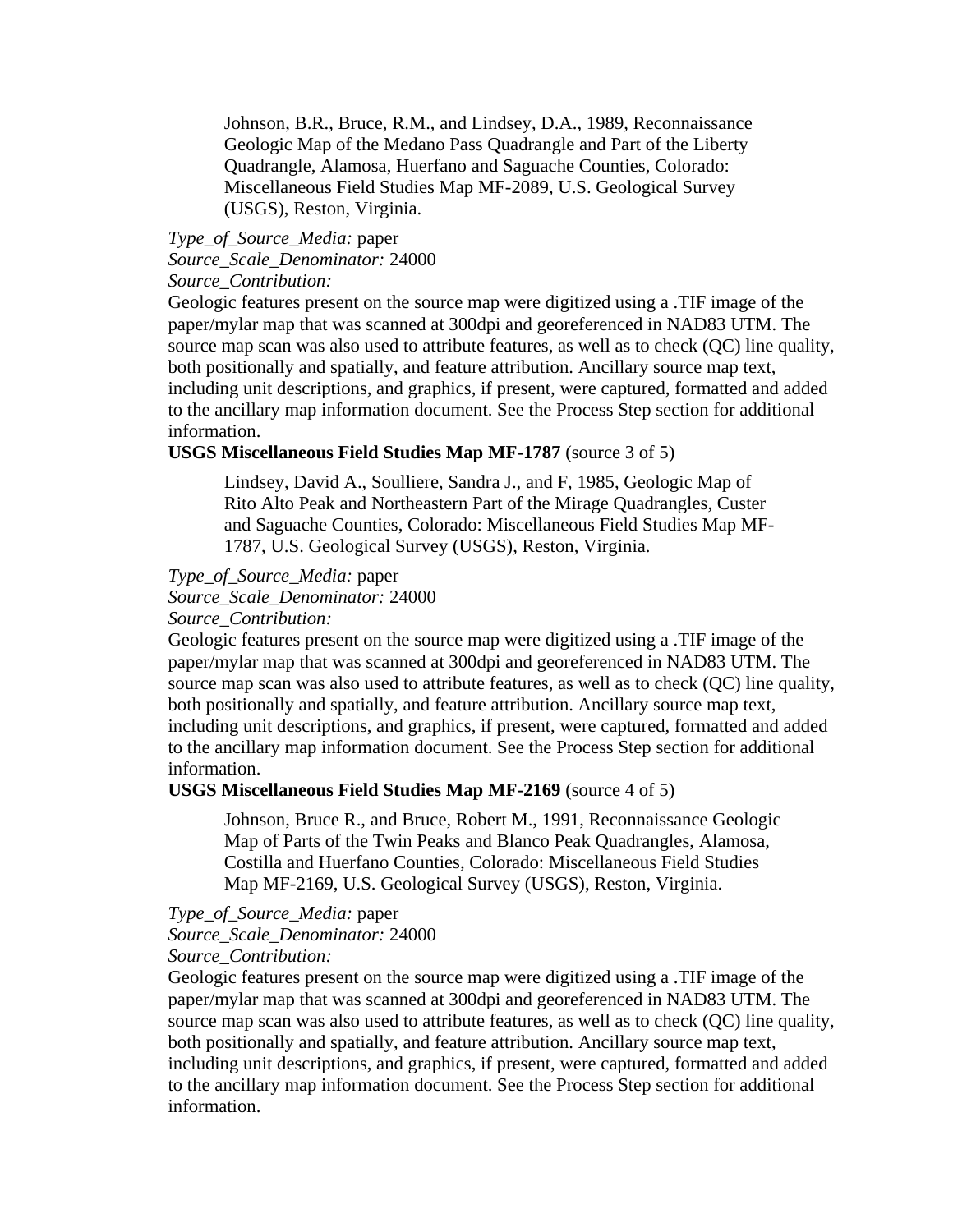### **USGS Miscellaneous Field Studies Map MF-2168** (source 5 of 5)

Bruce, R.M, and Johnson, B.R., 1991, Reconnaissance Geologic Map of Parts of the Zapata Ranch and Mosca Pass Quadrangles, Alamosa and Huerfano Counties, Colorado: Miscellaneous Field Studies Map MF-2168, U.S. Geological Survey (USGS), Reston, Virginia.

*Type\_of\_Source\_Media:* paper *Source\_Scale\_Denominator:* 24000 *Source\_Contribution:*

Geologic features present on the source map were digitized using a .TIF image of the paper/mylar map that was scanned at 300dpi and georeferenced in NAD83 UTM. The source map scan was also used to attribute features, as well as to check (QC) line quality, both positionally and spatially, and feature attribution. Ancillary source map text, including unit descriptions, and graphics, if present, were captured, formatted and added to the ancillary map information document. See the Process Step section for additional information.

#### <span id="page-6-0"></span>2. **How were the data generated, processed, and modified?**

### Date: 02-Aug-2018 (process 1 of 1)

1.) GIS features were digitized from a TIF image of the source map scanned at 300dpi and georeferenced in NAD83 UTM coordinates. See the Source Information Contribution section(s) for specific source map details. Digitization of geologic features was initially done by the GRI in 2000. In some areas of the map, however, the quality and spatial accuracy of this linework was later deemed insufficient. To correct the linework new source map images were georeferenced with improved spatial accuracy, and the insufficient linework re-digitized The spatial accuracy of some point features was also corrected using the improved georeferenced images. Geology features were digitized into a data model compliant geodatabase. For details on the GRI data model see the NPS GRI Geology-GIS Geodatabase Data Model v. 2.3 (available at:

[<http://science.nature.nps.gov/im/inventory/geology/GeologyGISDataModel.cfm>\)](http://science.nature.nps.gov/im/inventory/geology/GeologyGISDataModel.cfm). 2.) Line quality was checked against the source scan to ensure that GIS features were represented accurately, both positionally and spatially. 3.) Feature attribution was derived using the source map. 4.) Data Model topology rules were validated for all features and any topology errors corrected. 5.) Quality control (QC) consisting of a visual check of the data against its source, as well as running a GRI developed ArcObjects tool to check for GRI data model validation and feature-related consistency, was conducted. 6.) The UNIT and MAP tables were populated and checked against the source(s). Relationship classes were also added and used to ensure attribution consistency between feature class and table attribution. 7.) Feature symbology was produced for all feature classes. An attempt was made to best match symbology to its source map, however, in some cases feature symbology maybe slightly modified, primarily based on the limitations of the ArcGIS geology style. In some cases, however, symbology may have been modified to reconcile differences from multiple sources. 8.) An ArcMap Document was produced, in part by a GRI finalize mxd tool, and layer (.lyr) files saved for all data layers. 9.) The ancillary map information PDF document, see the Supplemental Information section for additional information, was produced from textual information and figures present on the source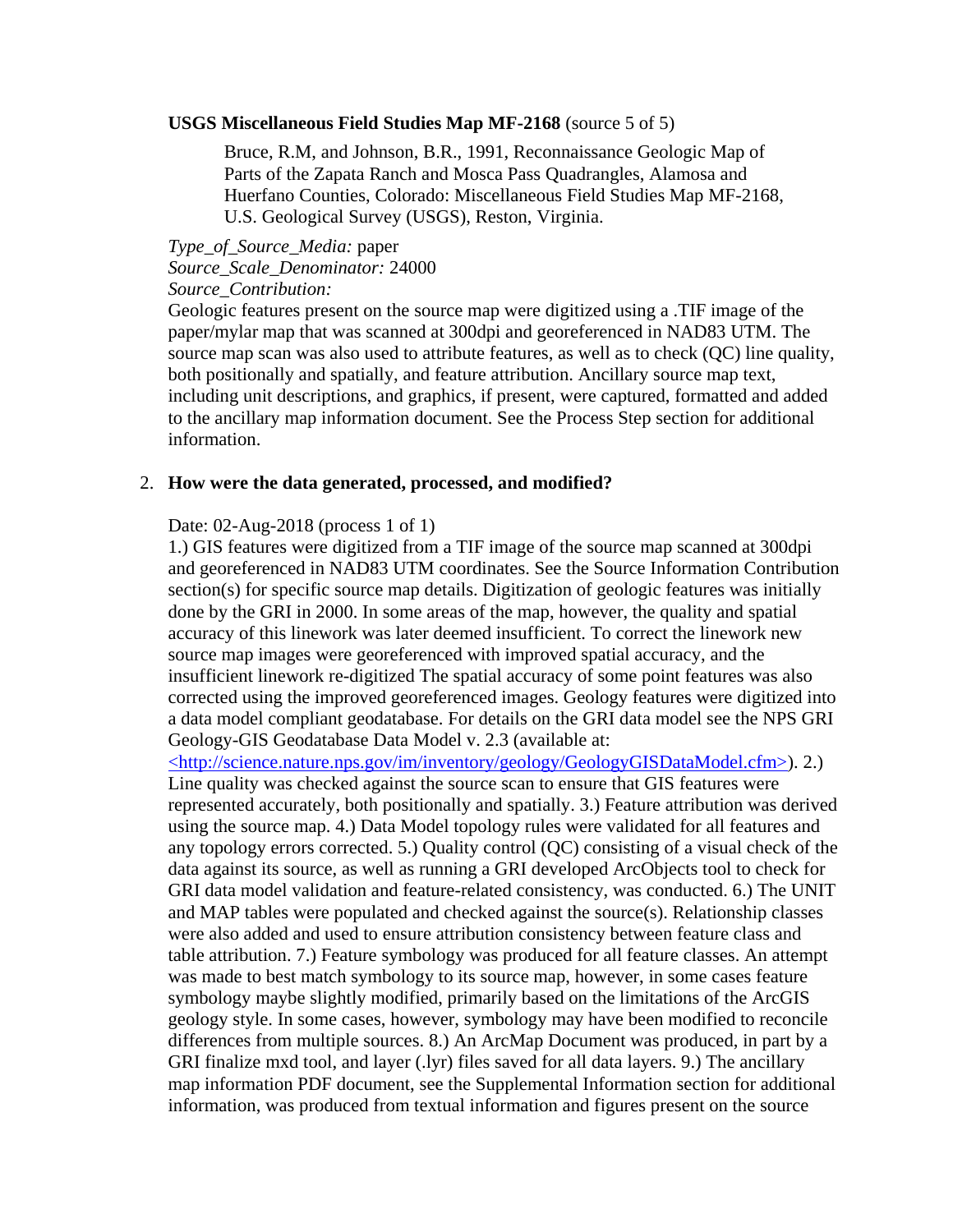map(s) and/or in digital data files. If applicable, source map images were produced at 150dpi or greater resolution and optical character recognition (OCR) software was used to produce text from source map text. The text, source map images and other ancillary source map information were added to a Help  $\&$  Manual (.hmxz) template file. The .hmxz file was then compiled to produce the ancillary map information document. Any compilation errors were then checked and corrected and the document was reviewed for content, usability and grammatical errors. 10.) KML/KMZ files were produced with certain UNIT and MAP table fields appended and calculated for each feature class prior to export.

Person who carried out this activity:

Stephanie O'Meara Colorado State University Research Associate, Geologist/GIS Specialist/Data Manager 1201 Oak Ridge Drive, Suite 200 Fort Collins, Colorado 80525-5589 USA

(970) 491-6655 (voice) stephanie.omeara@colostate.edu

*Hours\_of\_Service:* 9:00 a.m. to 5:00 p.m. (MST), Monday - Friday

Data sources used in this process:

o USGS Miscellaneous Field Studies Map MF-1878, USGS Miscellaneous Field Studies Map MF-2089, USGS Miscellaneous Field Studies Map MF-1787, USGS Miscellaneous Field Studies Map MF-2169, USGS Miscellaneous Field Studies Map MF-2168

## <span id="page-7-0"></span>3. **What similar or related data should the user be aware of?**

National Park Service Geologic Resources Inventory (GRI) program, 20180802, Metadata for the Unpublished Digital Geologic-GIS Map of Parts of Great Sand Dunes National Park and Preserve (Sange de Cristo Mountains and part of the Dunes), Colorado (NPS, GRD, GRI, GRSA, GSAM digital map).

# <span id="page-7-1"></span>**How reliable are the data; what problems remain in the data set?**

## <span id="page-7-2"></span>1. **How well have the observations been checked?**

Feature and table attribution was derived and checked with the source map(s). Attribution was checked (QCd) for errors. Users of this data are advised to FULLY and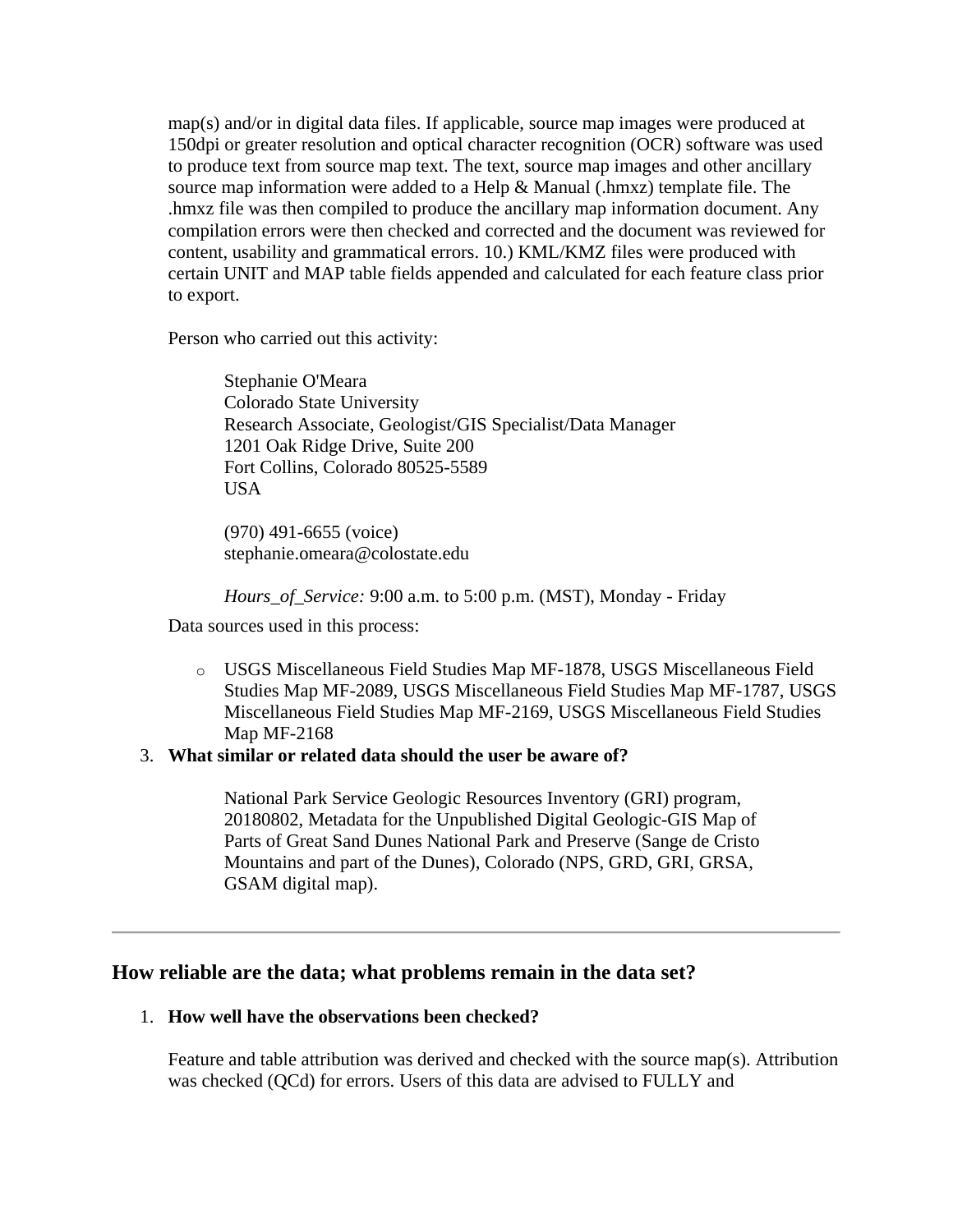CAREFULLY READ the "DISTRIBUTION LIABILITY" section of this metadata before using the data.

# <span id="page-8-0"></span>2. **How accurate are the geographic locations?**

Data was digitized from a georeferenced source map TIF image(s) (300dpi). Users of this data are cautioned about the locational accuracy of features within this dataset. Based on the source map scale and United States National Map Accuracy Standards features are within (horizontally) 12.2 meters or 40 feet of their actual location as presented by this dataset. Users of this data should thus not assume the location of features is exactly where they portrayed are in ArcGIS or other software used to display this dataset. The PRECISION of any Shapefile (.shp) files is DOUBLE. The maximum root mean square (RMS) horizontal accuracy of the georeferenced image as measured in ArcMap is 11 meters. Coordinate tics on the georeferenced (registered and rectified) source map image(s) were checked against control points that had the exact specified coordinates of the tic. The direct distance between the image tic and its control point were measured. All measured distances were less than 50% of the required distance to meet National Map Accuracy Standards (1/50th of an inch for maps at 1:20,000 scale and smaller). Features were checked (QCd) after digitizing for positional accuracy errors using the georeferenced source map image.

# <span id="page-8-1"></span>3. **How accurate are the heights or depths?**

No vertical coordinates are present in this GRI digital dataset.

# <span id="page-8-2"></span>4. **Where are the gaps in the data? What is missing?**

All data is considered complete to the extent of the source map(s).

# <span id="page-8-3"></span>5. **How consistent are the relationships among the observations, including topology?**

GIS data in 10.1 file geodatabase and 2.2 KML/KMZ file formats.

# <span id="page-8-5"></span><span id="page-8-4"></span>**How can someone get a copy of the data set?**

# **Are there legal restrictions on access or use of the data?**

*Access\_Constraints:* None

*Use\_Constraints:*

Not for use at scale greater than 1:24,000 (source map scale). Users of this data are cautioned about the locational accuracy of features within this dataset. Based on the source map scale and United States National Map Accuracy Standards features are within (horizontally) 12.2 meters or 40 feet of their actual location as presented by this dataset.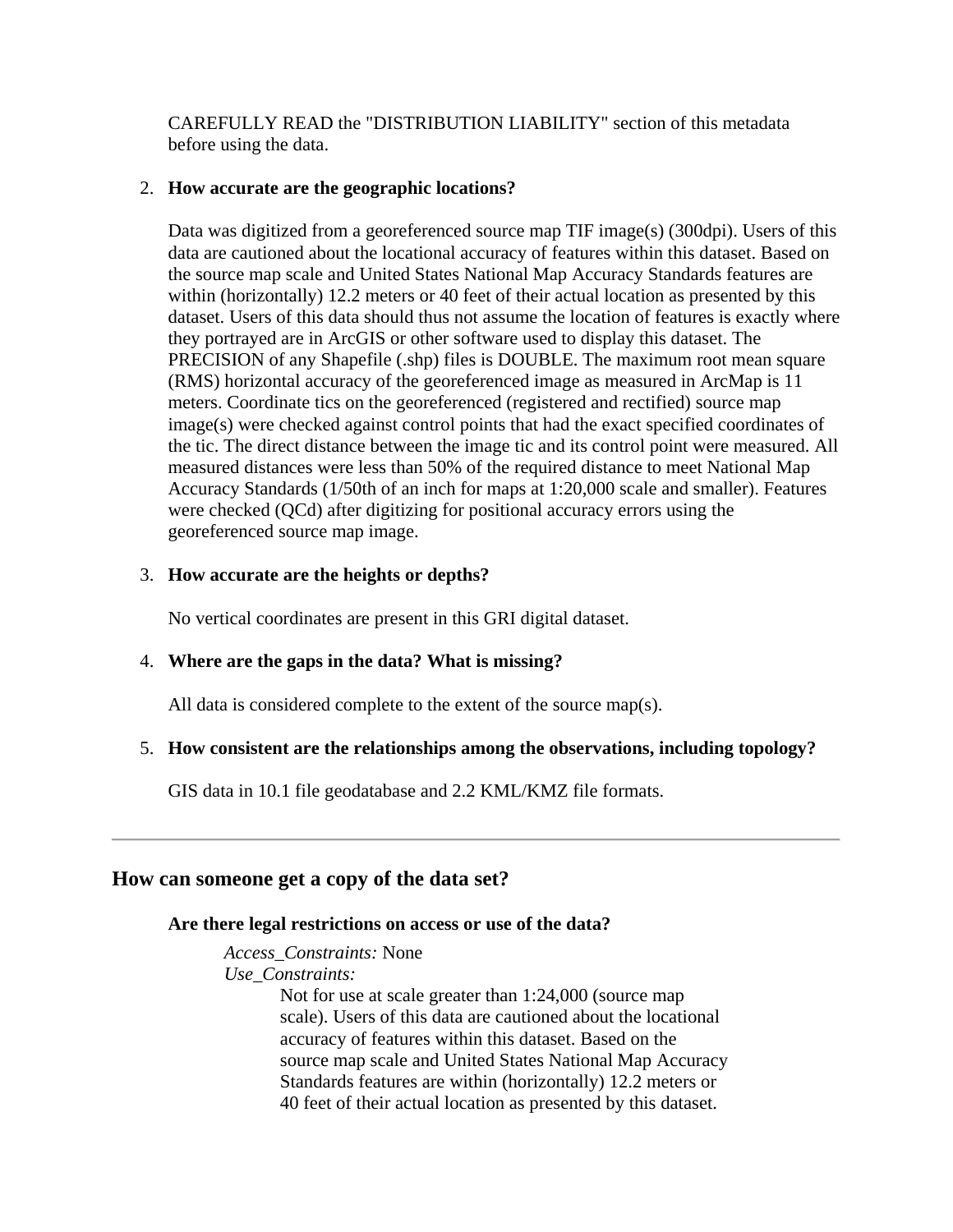Users of this data should thus not assume the location of features is exactly where they are portrayed in Google Earth, ArcGIS or other software used to display this dataset.

### <span id="page-9-0"></span>1. **Who distributes the data set?** (Distributor 1 of 1)

Stephanie O'Meara Colorado State University Research Associate, Geologist/GIS Specialist/Data Manager 1201 Oak Ridge Drive, Suite 200 Fort Collins, Colorado 80525 USA

(970) 491-6655 (voice) stephanie.omeara@colostate.edu

*Hours\_of\_Service:* 8:00 a.m. to 4:00 p.m. (MST), Monday - Friday *Contact\_Instructions:* GRI data are available at: [<http://irma.nps.gov/App/Reference/Search>](http://irma.nps.gov/App/Reference/Search)

## <span id="page-9-1"></span>2. **What's the catalog number I need to order this data set?**

```
GIS map data available in 10.1 file geodatabase format (in 
gsam geology gdb.zip) and in 2.2 KML/KMZ format (in
gsam_geology_kml.zip)
```
## <span id="page-9-2"></span>3. **What legal disclaimers am I supposed to read?**

The National Park Service shall not be held liable for improper or incorrect use of the data described and/or contained herein. These data and related graphics are not legal documents and are not intended to be used as such.

The information contained in these data is dynamic and may change over time. The data are not better than the original sources from which they were derived. It is the responsibility of the data user to use the data appropriately and consistent within the limitations of geospatial data in general and these data in particular. The related graphics are intended to aid the data user in acquiring relevant data; it is not appropriate to use the related graphics as data.

The National Park Service gives no warranty, expressed or implied, as to the accuracy, reliability, or completeness of these data. It is strongly recommended that these data are directly acquired from an NPS server and not indirectly through other sources which may have changed the data in some way. Although these data have been processed successfully on a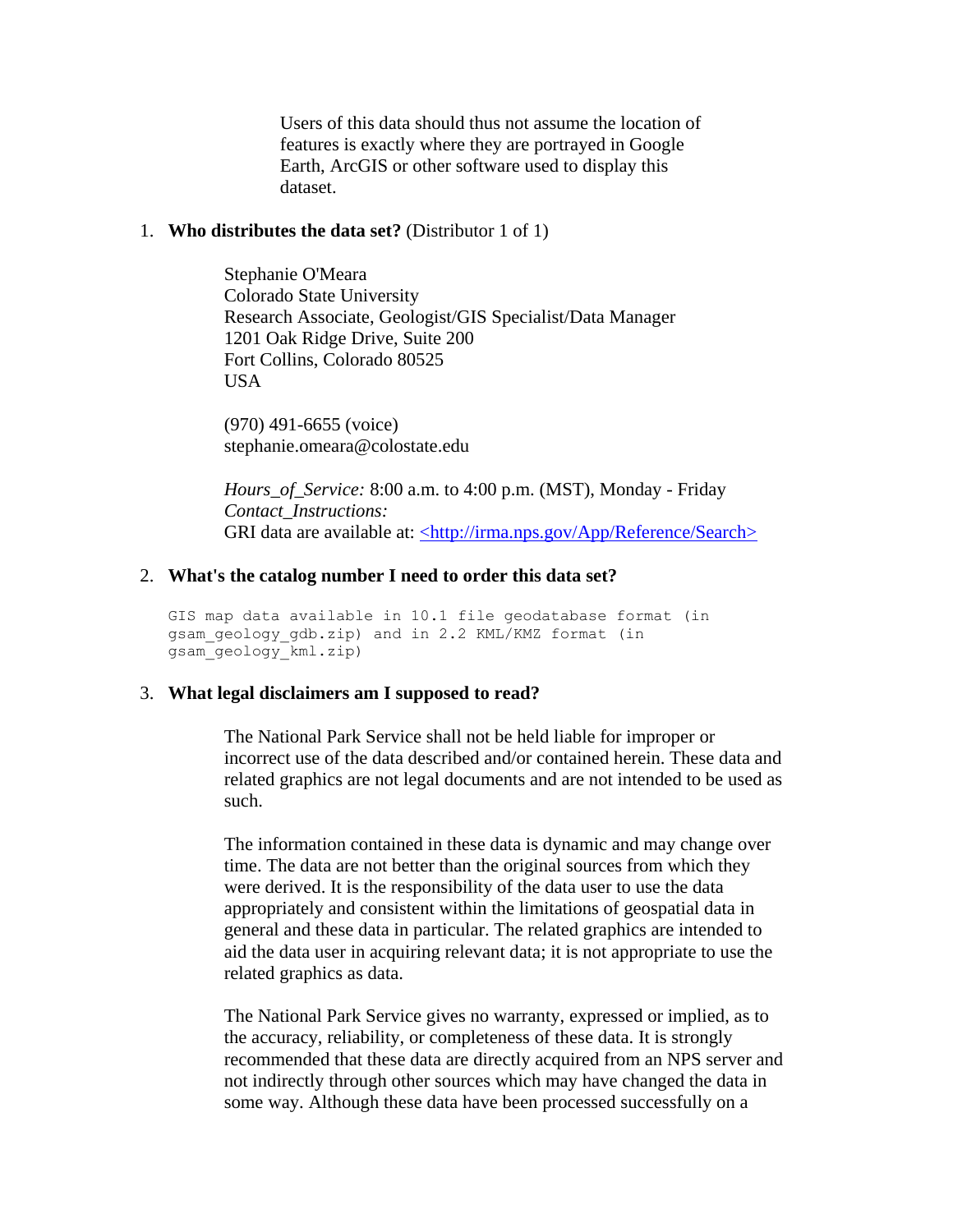computer system at the National Park Service, no warranty, expressed or implied is made regarding the utility of the data on another system or for general scientific purposes, nor shall the act of distribution constitute any such warranty. This disclaimer applies to both to individual use of the data and aggregate use with other data.

# <span id="page-10-0"></span>4. **How can I download or order the data?**

# o **Availability in digital form:**

| Data format: | GDB (version ArcGIS 10.1) GIS (geodatabase format) map<br>download (gsam_geology_gdb.zip) Size: 1.8  |
|--------------|------------------------------------------------------------------------------------------------------|
|              | Network links: NPS Data Store, https://irma.nps.gov/DataStore/                                       |
| Data format: | KML/KMZ (version 2.2) Google Earth (kml/kmz format) map<br>download (gsam_geology_kml.zip) Size: 3.1 |
|              | Network links: NPS Data Store, https://irma.nps.gov/DataStore/                                       |
| Data format: | PDF (version 9) Ancillary Map Information Document Size:<br>34.5                                     |
|              | <b>Network links:</b> NPS Data Store, https://irma.nps.gov/DataStore/                                |
|              | <b>Data format:</b> PDF (version 9) GIS Readme Document Size: 0.1                                    |
|              | Network links: NPS Data Store, https://irma.nps.gov/DataStore/                                       |
| Data format: | PDF (version 9) FAQ Metadata File Size: 0.1                                                          |
|              | <b>Network links:</b> NPS Data Store, https://irma.nps.gov/DataStore/                                |

- o **Cost to order the data:** None
- o **Special instructions:**

Search and download GRI data at: [<http://irma.nps.gov/App/Reference/Search>](http://irma.nps.gov/App/Reference/Search)

# <span id="page-10-1"></span>**Who wrote the metadata?**

Dates:

Last modified: 02-Aug-2018 Metadata author:

> Stephanie O'Meara Colorado State University Research Associate, Geologist/GIS Specialist/Data Manager 1201 Oak Ridge Drive, Suite 200 Fort Collins, Colorado 80525-5589 USA